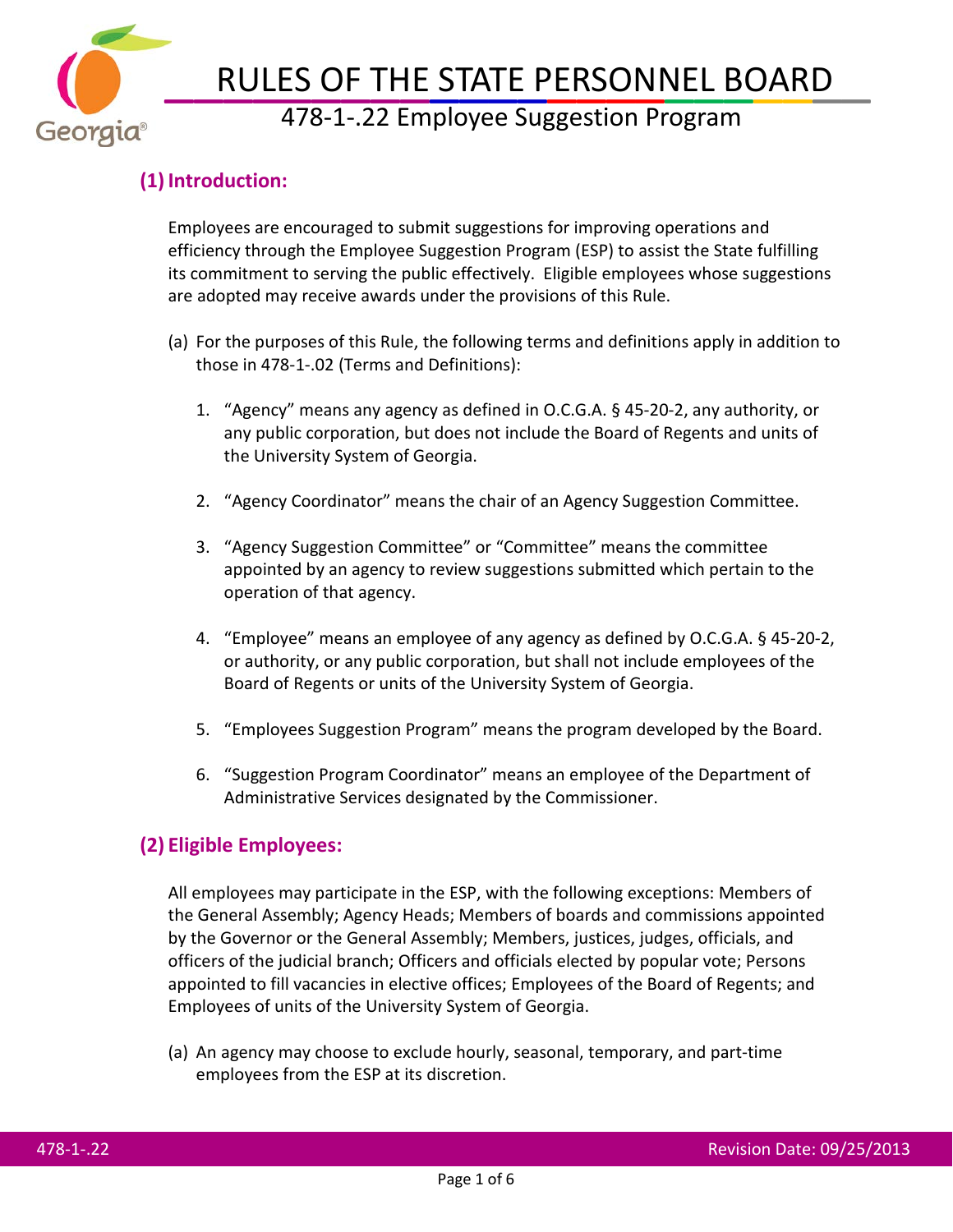#### **(3)How to Submit a Suggestion:**

Suggestions may be submitted online through the Department of Administrative Services website. Alternatively, suggestions may be submitted to the Suggestion Program Coordinator by mail, e-mail, or in person. Verbal suggestions are not considered.

- (a) Each suggestion should clearly and concisely identify the issue, propose a detailed solution to the issue, and explain the expected benefit to the state. Inventions, whether patentable or not, will also be considered.
- (b) Group suggestions should be signed by all participating individuals. Awards for adopted group suggestions will be prorated.
- (c) Suggestions relating to the following areas will not be considered:
	- 1. Personal grievances;
	- 2. Specific assigned duties or responsibilities of a particular employee;
	- 3. Classification and/or pay of positions;
	- 4. Matters recommended for study, review, or summary;
	- 5. Matters that result from assigned or contracted audits, studies, surveys, reviews, or research;
	- 6. Matters requiring the enactment of legislation by the General Assembly; and
	- 7. Rules of the ESP.

#### **(4) Review Process:**

Each agency should appoint three (3) employees to serve as members of the Agency Suggestion Committee (the "Committee"), one of whom will be designated as the Agency Coordinator (chair).

(a) The Commissioner will designate an employee of the Department of Administrative Services as the Suggestion Program Coordinator. The Suggestion Program Coordinator shall review for eligibility each suggestion received and forward those that should be considered to the appropriate Agency Coordinator for evaluation.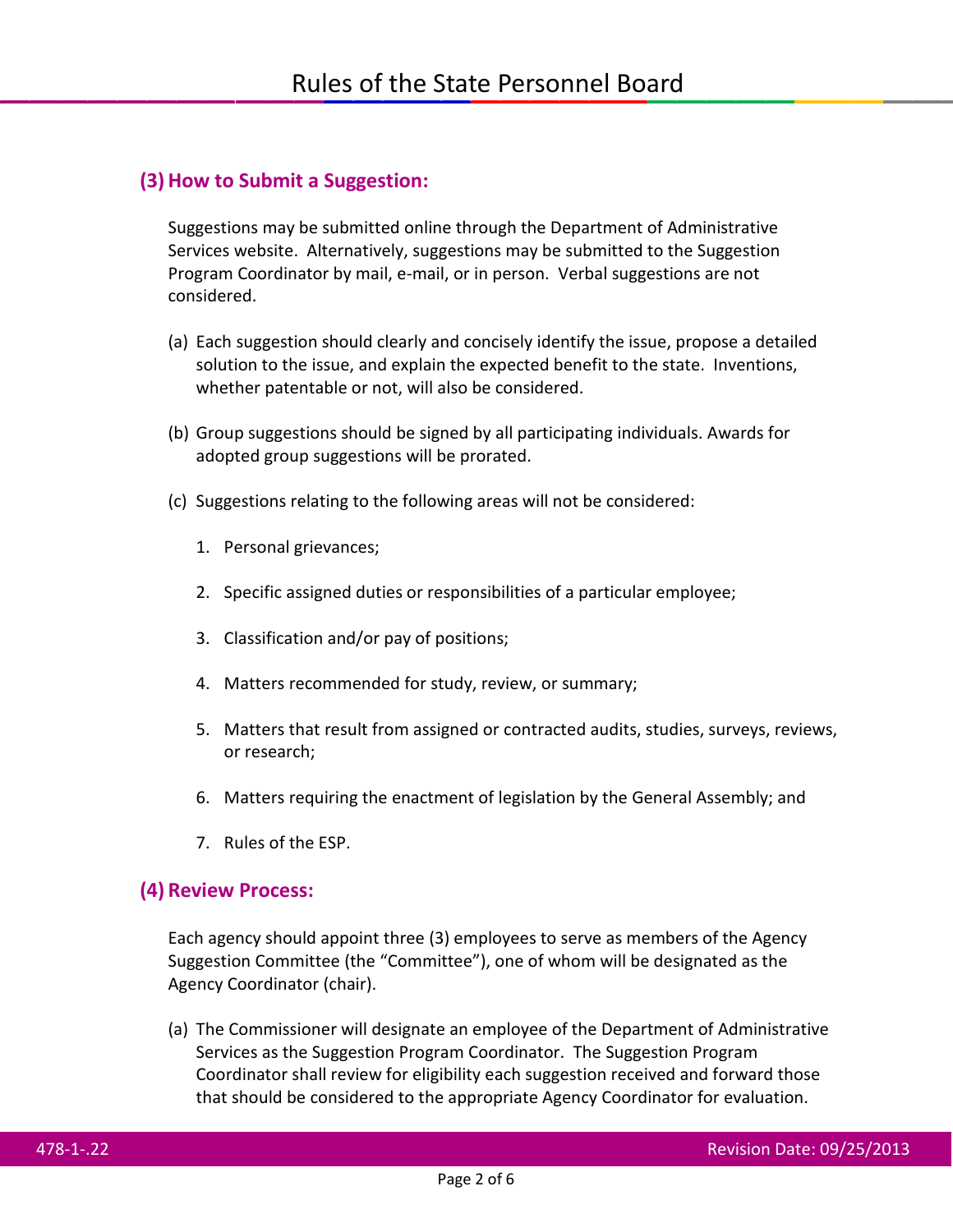- (b) The Agency Coordinator should obtain internal feedback on the suggestion, including a determination of the amount of savings, if any, that would be realized by the implementation of the suggestion. Based on feedback provided, the Committee will evaluate the suggestion and provide a written recommendation regarding its adoption to the Suggestion Program Coordinator in the prescribed format within 45 days of receipt. The recommendation should explain in detail why the suggestion should or should not be adopted, and should include any supporting documentation and an estimate of the value of projected annual savings to be generated by adopting the suggestion.
- (c) An agency may also appoint a suggestion committee for any institution or division within the agency in addition to an Agency Suggestion Committee. These committees will follow the same procedures set forth above but report their recommendations to the Agency Suggestion Committee instead of directly to the Suggestion Program Coordinator.
- (d) Duplicate Suggestions:

The Suggestion Program Coordinator will review each suggestion to determine whether it is a duplicate of, or is similar to, a previously submitted suggestion. When duplicate suggestions are received, the suggestion bearing the earliest date of receipt will be submitted for consideration. If duplicate suggestions are received on the same date, both will be considered, and if adopted, any award given will be split as determined by the State Personnel Board.

(e) Inter-Agency Suggestions:

The Suggestion Program Coordinator may forward a suggestion to an agency that does not employ the originator of the suggestion, when appropriate.

(f) Re-Evaluation of Suggestions Not Recommended for Adoption:

An employee may ask the Suggestion Program Coordinator to forward a suggestion to the appropriate agency for reevaluation if the Committee does not recommend adoption. Likewise, an agency may ask the Agency Coordinator to reevaluate a suggestion that was not recommended for adoption. Reevaluation may only be requested one time per suggestion.

(g) Review by the Commissioner and Final Decision: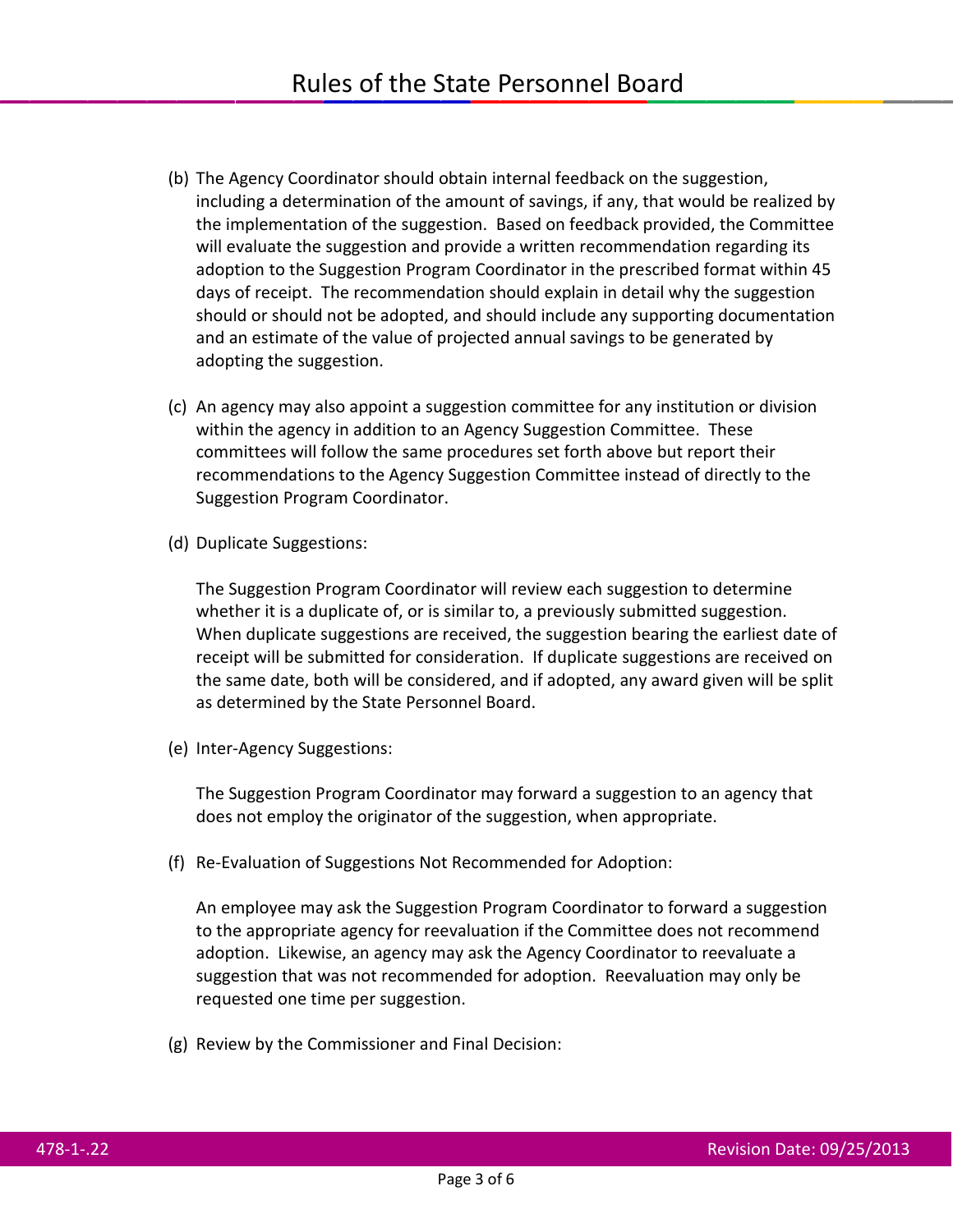The Suggestion Program Coordinator will collect and provide the Commissioner with the written recommendations regarding employee suggest ions. After reviewing the written recommendations, the Commissioner will make final recommendations to the State Personnel Board, which will make the final determination regarding any action to be taken.

#### **(5)Notification of Decision:**

The Suggestion Program Coordinator is responsible for notifying the employee in writing of the decision, including any award to be received.

#### **(6) Awards for Adopted Suggestions:**

The following factors will be considered by the State Personnel Board in making the final determination regarding an award:

- (a) Nature of benefit;
- (b) Degree of benefit;
- (c) Extent of application (i.e., how many agencies and/or facilities adopt the suggestion);
- (d) Originality and ingenuity of idea;
- (e) Cost of adoption;
- (f) Effort undertaken by the employee in formulating the suggestion; and
- (g) Clarity and completeness of the suggestion.
- (h) Suggestions for improving safety are given more weight in determining the amount, if any, of a cash award.

#### **(7) Cash Awards:**

(a) Suggestions Resulting in Quantifiable Savings:

An employee whose suggestion is approved by the State Personnel Board and adopted and implemented by an agency that results in direct and measurable cash savings or cost avoidance will receive a cash award. The award will be equal to 10%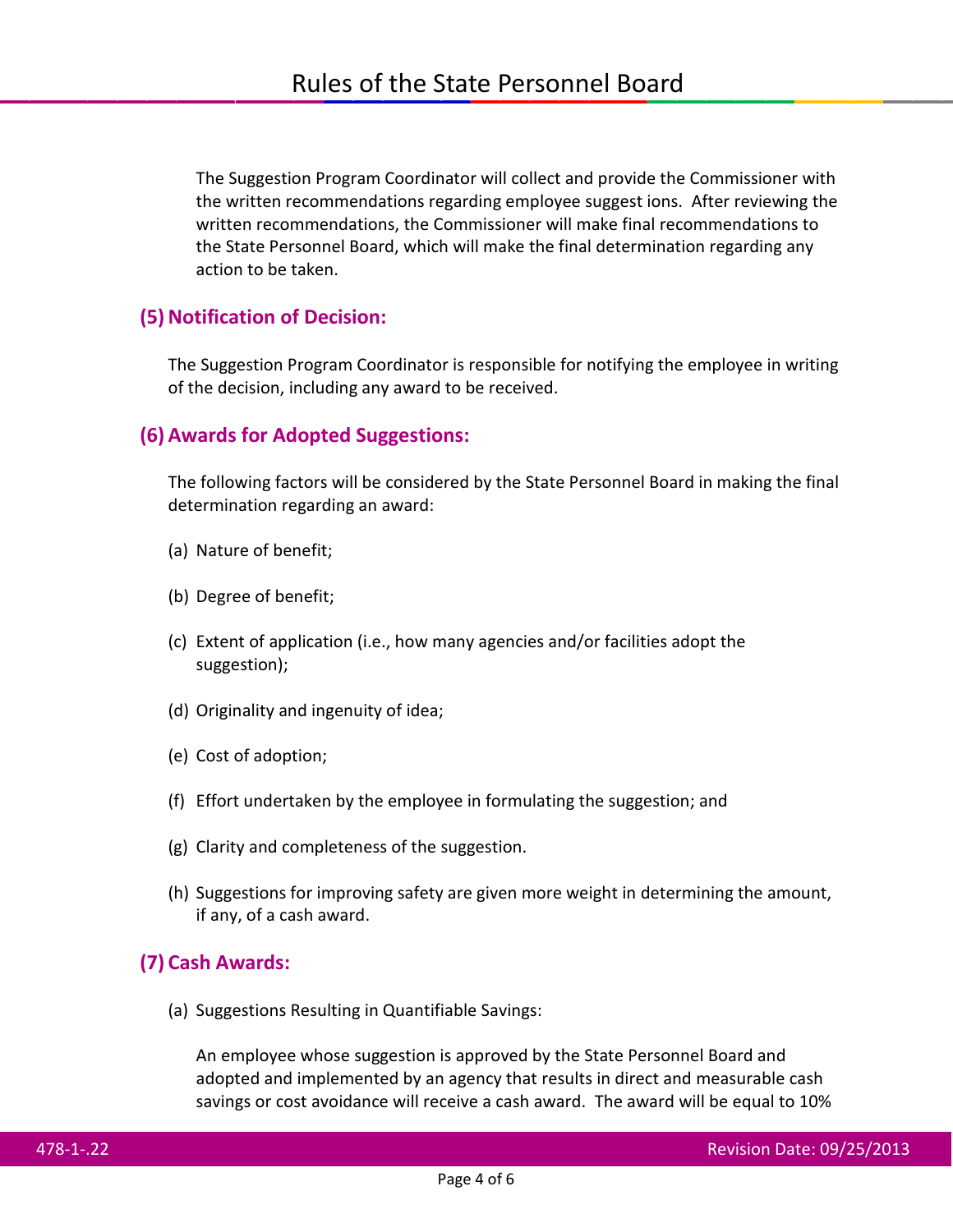of the first year's estimated net material and labor savings, with a minimum amount of \$10 and a maximum amount of \$5,000.

(b) All Other Suggestions:

Other suggestions that are approved, adopted and implemented by an agency may result in improvements that cannot be measured (e.g., suggestions involving improvements in working conditions; changes in procedures or forms; or employee morale, health, or safety, etc.). These suggestions may be eligible for a maximum cash award of \$100.

(c) Payment of Award:

A cash award is generally paid upon adoption of the suggestion and paid by the adopting agency or agencies within the fiscal year it is authorized for payment. Payment may be delayed up to six (6) months if the savings resulting from implementation cannot be immediately determined.

- 1. In order to receive payment of a cash award, the individual must be a current employee of an agency, retired from service, or deceased at the time of implementation of the suggestion. In the case of a deceased employee or former employee, the award will be paid as if it were part of the employee's final compensation.
- (d) Adoption of Modified Suggestions:

An employee may be entitled to an award if a suggestion is adopted in a modified form. The State Personnel Board will determine whether a suggestion was adopted in a modified form and whether the employee making the suggestion should receive an award. The State Personnel Board's decision is final.

(e) Adoption of Rejected Suggestions:

An employee may be entitled to an award if a suggestion was rejected but subsequently adopted within a year of the employee's receipt of the initial notification of non-adoption. For an individual to receive any award under these circumstances, the Commissioner must have been notified that the suggestion was implemented and the individual must be a current employee of an agency, retired from service, or deceased at the time of implementation of the suggestion. In the case of a deceased employee or former employee, the award will be paid as if it were part of the employee's final compensation.